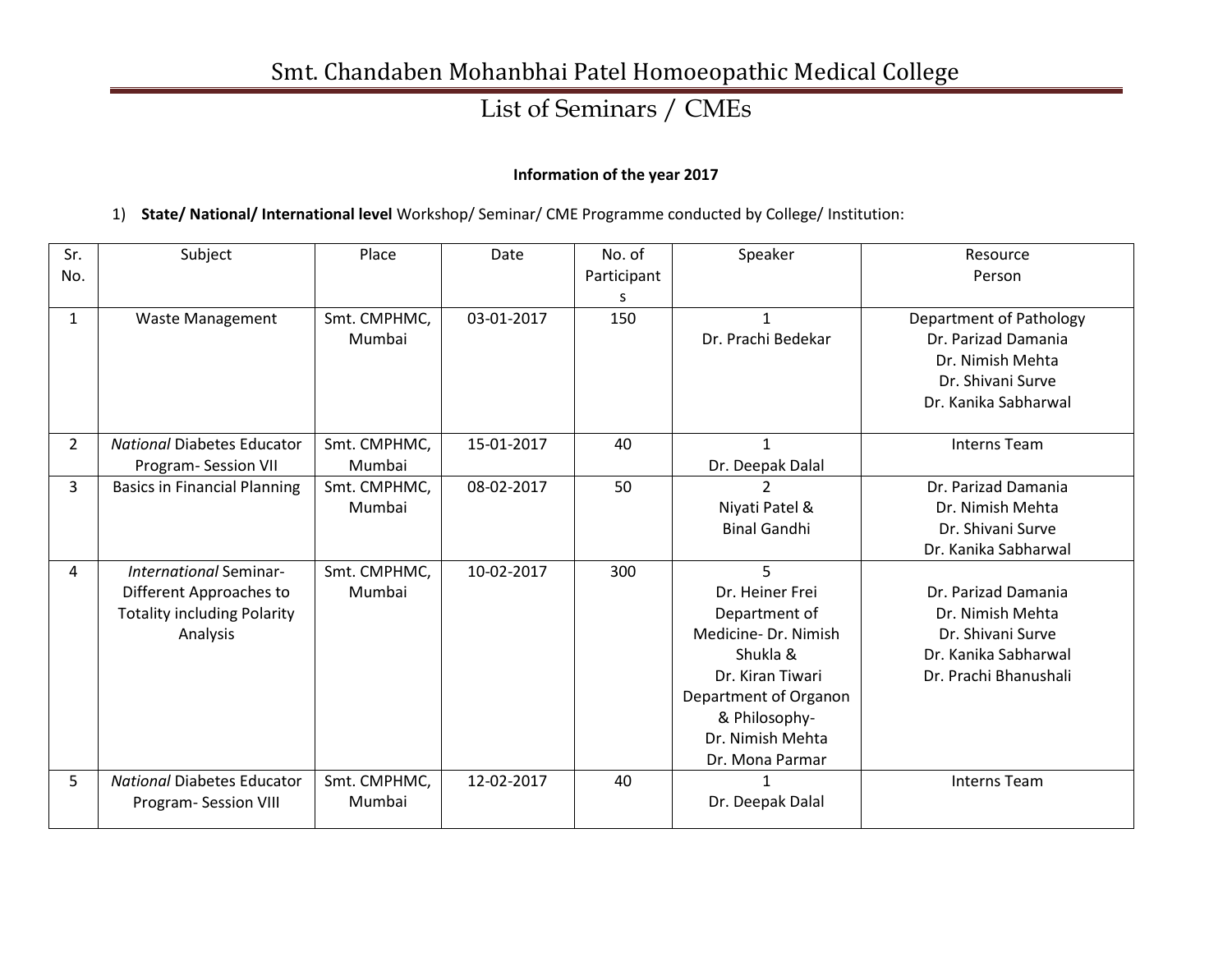|    |                                   |              |               | List of Seminars / | <b>CMEs</b>             |                               |
|----|-----------------------------------|--------------|---------------|--------------------|-------------------------|-------------------------------|
| 6  | Interdepartmental Seminar-        | Smt. CMPHMC, | 15-02-2017    | 120                | $\overline{3}$          |                               |
|    | <b>Medical Certificates &amp;</b> | Mumbai       |               |                    | Department of Surgery-  | Dr. Parizad Damania           |
|    | Documentation-It's                |              |               |                    | Dr. Manmohan Kamat:     | Dr. Nimish Mehta              |
|    | <b>Homeopathic Application</b>    |              |               |                    | Dr. Amir Badami         | Dr. Shivani Surve             |
|    |                                   |              |               |                    | Department of FMT-      | Dr. Kanika Sabharwal          |
|    |                                   |              |               |                    | Dr. Rakesh Gupta        |                               |
| 7  | Medorrhinum- A New                | Smt. CMPHMC, | 22-02-2017    | 400                | $\mathcal{P}$           | Department of Materia Medica  |
|    | Perspective                       | Mumbai       |               |                    | Dr. N. O. Goel          | Dr. Parizad Damania           |
|    |                                   |              |               |                    |                         | Dr. Nimish Mehta              |
|    |                                   |              |               |                    |                         | Dr. Shivani Surve             |
|    |                                   |              |               |                    |                         | Dr. Kanika Sabharwal          |
| 8  | <b>Biostats &amp; Research</b>    | Smt. CMPHMC, | 07-03-2017    | 80                 | $\overline{2}$          | Department of Pathology       |
|    | Methodology                       | Mumbai       | To            |                    | Dr. Prachi Bedekar &    | Dr. Parizad Damania           |
|    |                                   |              | 09-03-2017    |                    | Dr. Prachi Bhanushali   | Dr. Nimish Mehta              |
|    |                                   |              |               |                    |                         | Dr. Shivani Surve             |
|    |                                   |              |               |                    |                         | Dr. Kanika Sabharwal          |
| 9  | <b>Breast Cancer Awareness</b>    | Smt. CMPHMC, | 08-03-2017    | 209                | 3                       | Department of Obstetrics &    |
|    |                                   | Mumbai       |               |                    | Dr. Sumeet Shah         | Gynaecology                   |
|    | Effects of Modern Lifestyle       |              |               |                    | Dr. Trupti Deorukhkar & | Dr. Parizad Damania           |
|    | on Women's Health & it's          |              |               |                    | Dr. Kanika Sabharwal    | Dr. Nimish Mehta              |
|    | Solutions                         |              |               |                    |                         | Dr. Shivani Surve             |
|    |                                   |              |               |                    |                         | Dr. Kanika Sabharwal          |
| 10 | <b>National Diabetes Educator</b> | Smt. CMPHMC, | 12-03-2017    | 40                 | 1                       | <b>Interns Team</b>           |
|    | Program-Session IX                | Mumbai       |               |                    | Dr. Deepak Dalal        |                               |
| 11 | Cause of Death Workshop           | Smt. CMPHMC, | 15-03-2017    | 100                | $\overline{2}$          |                               |
|    |                                   | Mumbai       |               |                    | Dr. Pranita Tipre & Dr. | Dr. Parizad Damania           |
|    |                                   |              |               |                    | Arvind Manjrekar        | Dr. Nimish Mehta              |
|    |                                   |              |               |                    |                         | Dr. Shivani Surve             |
|    |                                   |              |               |                    |                         | Dr. Kanika Sabharwal          |
| 12 | Classroom Seminar-                | Smt. CMPHMC, | $21 - 3 - 17$ | 85                 | 3                       | Department of Case Taking and |
|    | Borland's Pneumonia,              | Mumbai       |               |                    | Dr. Kamlesh Mehta,      | Repertory                     |
|    | Allen's Therapeutics of           |              | &             |                    | Dr. Rajesh Barve &      | Dr. Parizad Damania           |
|    | Fever, Bells diarrhoea, Types     |              |               |                    | Dr. Gausia Sayed        | Dr. Nimish Mehta              |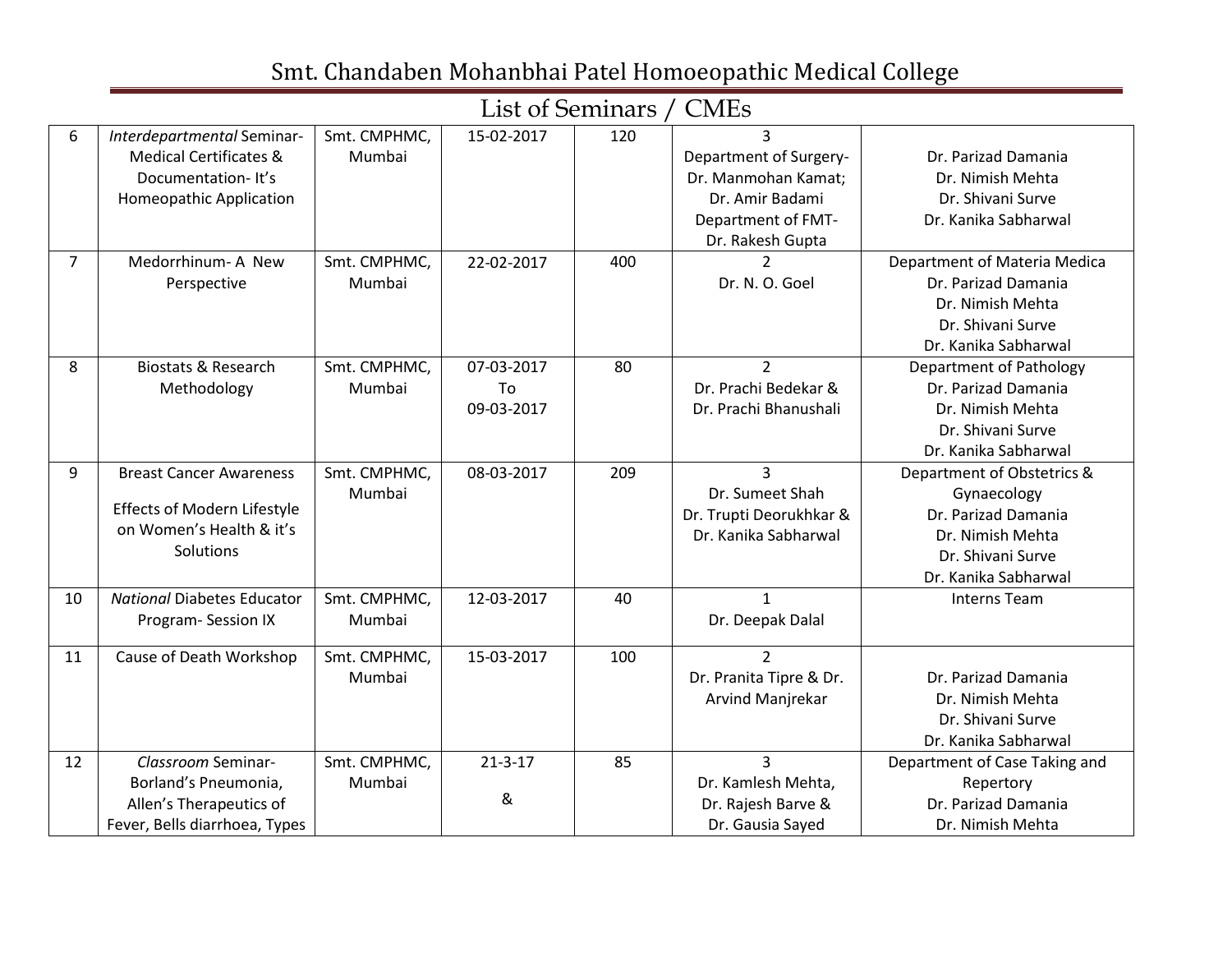#### List of Seminars / CMEs

|    | of Repertory, Requisite of<br>Case Taking, Difficulty in<br>Acute Case Taking, Difficulty<br>in Chronic Case Taking                                                         |                        | 22-3-2017                |     |                                                                               | Dr. Shivani Surve<br>Dr. Kanika Sabharwal                                                                                   |
|----|-----------------------------------------------------------------------------------------------------------------------------------------------------------------------------|------------------------|--------------------------|-----|-------------------------------------------------------------------------------|-----------------------------------------------------------------------------------------------------------------------------|
| 13 | AnatOsmosis- Workshop on<br><b>Anatomical Model Art</b><br>Seminar-Appendix, Inferior<br>extremity, umbilicus,<br>injuries to knee joint, valves<br>of heart, palmar spaces | Smt. CMPHMC,<br>Mumbai | 03-04-2017<br>05-04-2017 | 88  | $\overline{3}$<br>Dr. Sonal Kothari,<br>Dr. Shivani Surve &<br>Dr. Arun Sheth | Department of Anatomy<br>Dr. Parizad Damania<br>Dr. Nimish Mehta<br>Dr. Shivani Surve<br>Dr. Kanika Sabharwal               |
|    | Seminar- Know your<br>Anatomists                                                                                                                                            |                        | 06-04-2017               |     |                                                                               |                                                                                                                             |
|    | Workshop- Art to Chart                                                                                                                                                      |                        | 07-04-2017               |     |                                                                               |                                                                                                                             |
| 14 | World Health Day                                                                                                                                                            | Smt. CMPHMC,<br>Mumbai | 07-04-2017               | 50  | 3<br>Dr. Rupa Rao,<br>Dr. Nishit Jain &<br>Dr. Parizad Damania                | Department of Community<br>Medicine<br>Dr. Parizad Damania<br>Dr. Nimish Mehta<br>Dr. Shivani Surve<br>Dr. Kanika Sabharwal |
| 15 | <b>National Diabetes Educator</b><br>Program-Session X                                                                                                                      | Smt. CMPHMC,<br>Mumbai | 09-04-2017               | 40  | $\mathbf{1}$<br>Dr. Deepak Dalal                                              | <b>Interns Team</b>                                                                                                         |
| 16 | 'Law Of Similars: Philosophy,<br>Practice: Cases'                                                                                                                           | Smt. CMPHMC,<br>Mumbai | 12-04-2017               | 500 | $\mathbf{1}$<br>Dr. Farokh Master                                             | Dr. Parizad Damania<br>Dr. Nimish Mehta<br>Dr. Shivani Surve<br>Dr. Kanika Sabharwal<br>Dr. Prachi Bhanushali               |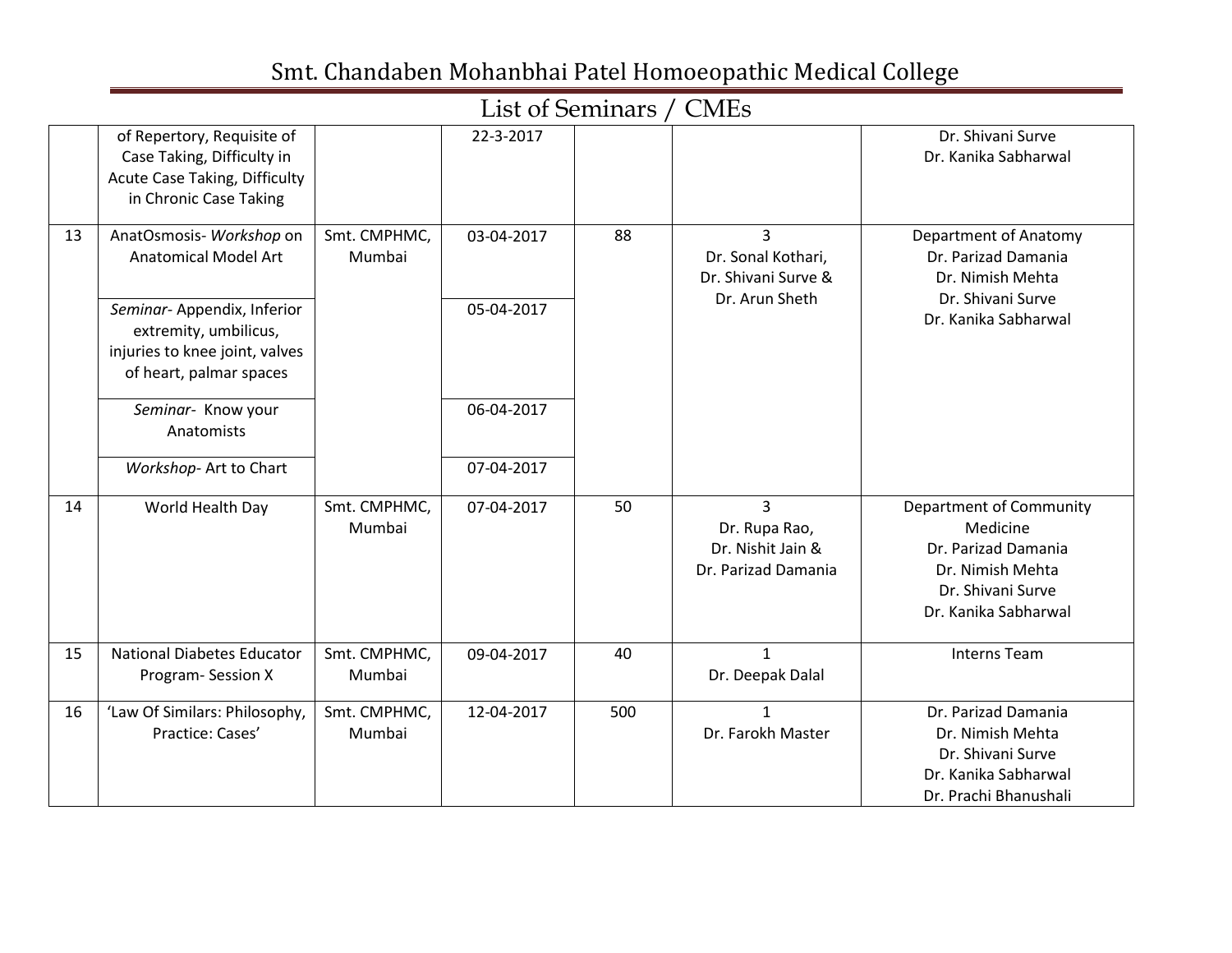|    |                                                                                                              |                        |                                 | List of Seminars / CMES |                                                                                                     |                                                                                                                                   |
|----|--------------------------------------------------------------------------------------------------------------|------------------------|---------------------------------|-------------------------|-----------------------------------------------------------------------------------------------------|-----------------------------------------------------------------------------------------------------------------------------------|
| 17 | Workshop-Introduction to<br>Physiology of Menstruation,<br>Menstrual Irregularities and<br>Menstrual Hygiene | Smt. CMPHMC,<br>Mumbai | 25-05-2017 to<br>$4 - 6 - 2017$ | 230                     | $\overline{2}$<br>Dr. Trupti Deorukhkar &<br>Dr. Kanika Sabharwal                                   | Department of Obstetrics &<br>Gynaecology<br>Dr. Parizad Damania<br>Dr. Nimish Mehta<br>Dr. Shivani Surve<br>Dr. Kanika Sabharwal |
| 18 | International Yoga Day                                                                                       | Smt. CMPHMC,<br>Mumbai | 21-06-2017                      | 50                      | $\mathbf{1}$<br>Dr. Tarul Jadhav                                                                    | Dr. Parizad Damania<br>Dr. Nimish Mehta<br>Dr. Shivani Surve<br>Dr. Kanika Sabharwal                                              |
| 19 | Homeopathy & Haemophilia                                                                                     | Smt. CMPHMC,<br>Mumbai | 28-06-2017                      | 70                      | $\mathbf{1}$<br>Dr. Tapas Kundu                                                                     | Department of Practice of Medicine<br>Dr. Parizad Damania<br>Dr. Nimish Mehta<br>Dr. Shivani Surve<br>Dr. Kanika Sabharwal        |
| 20 | Classroom Seminar                                                                                            | Smt. CMPHMC,<br>Mumbai | 13-07-2017<br>To<br>29-07-2017  | 35                      | 4<br>Dr. Prabhakar Devadiga,<br>Dr. Nimish Mehta, Dr.<br>Jayesh Dhingreja & Dr.<br>Tanvi Chitrakati | Department of Organon<br>Dr. Parizad Damania<br>Dr. Nimish Mehta<br>Dr. Shivani Surve<br>Dr. Kanika Sabharwal                     |
| 21 | Aarogyam 2017- Traditional<br>& Homeopathic Uses of 24<br><b>Plant Remedies</b>                              | Smt. CMPHMC,<br>Mumbai | 20-07-2017<br>To<br>28-07-2017  | 100                     | Dr. Parizad Damania,<br>Dr. Sumit Goel &<br>Dr. Divya Panicker<br>Menon                             | Department of Pharmacy<br>Dr. Parizad Damania<br>Dr. Nimish Mehta<br>Dr. Shivani Surve<br>Dr. Kanika Sabharwal                    |
| 22 | Departmental seminars on<br>syllabus topics.                                                                 | Smt. CMPHMC,<br>Mumbai | 08-08-2017<br>To<br>10-08-2017  | 100                     | Dr. Ashish Nanabhai,<br>Dr. Avishkar Zagday,<br>Dr. Silloo Patel &<br>Dr. Vidhi Desai               | Department of Physiology<br>Dr. Parizad Damania<br>Dr. Nimish Mehta<br>Dr. Shivani Surve<br>Dr. Kanika Sabharwal                  |
| 23 | Physical & Rehabilitation<br>Medicine                                                                        | Smt. CMPHMC,<br>Mumbai | 09-08-2017                      | 350                     | $\mathbf{1}$<br>Dr. Poonam Dhingreja                                                                | Dr. Parizad Damania<br>Dr. Nimish Mehta<br>Dr. Shivani Surve                                                                      |

List of Seminars / CMEs